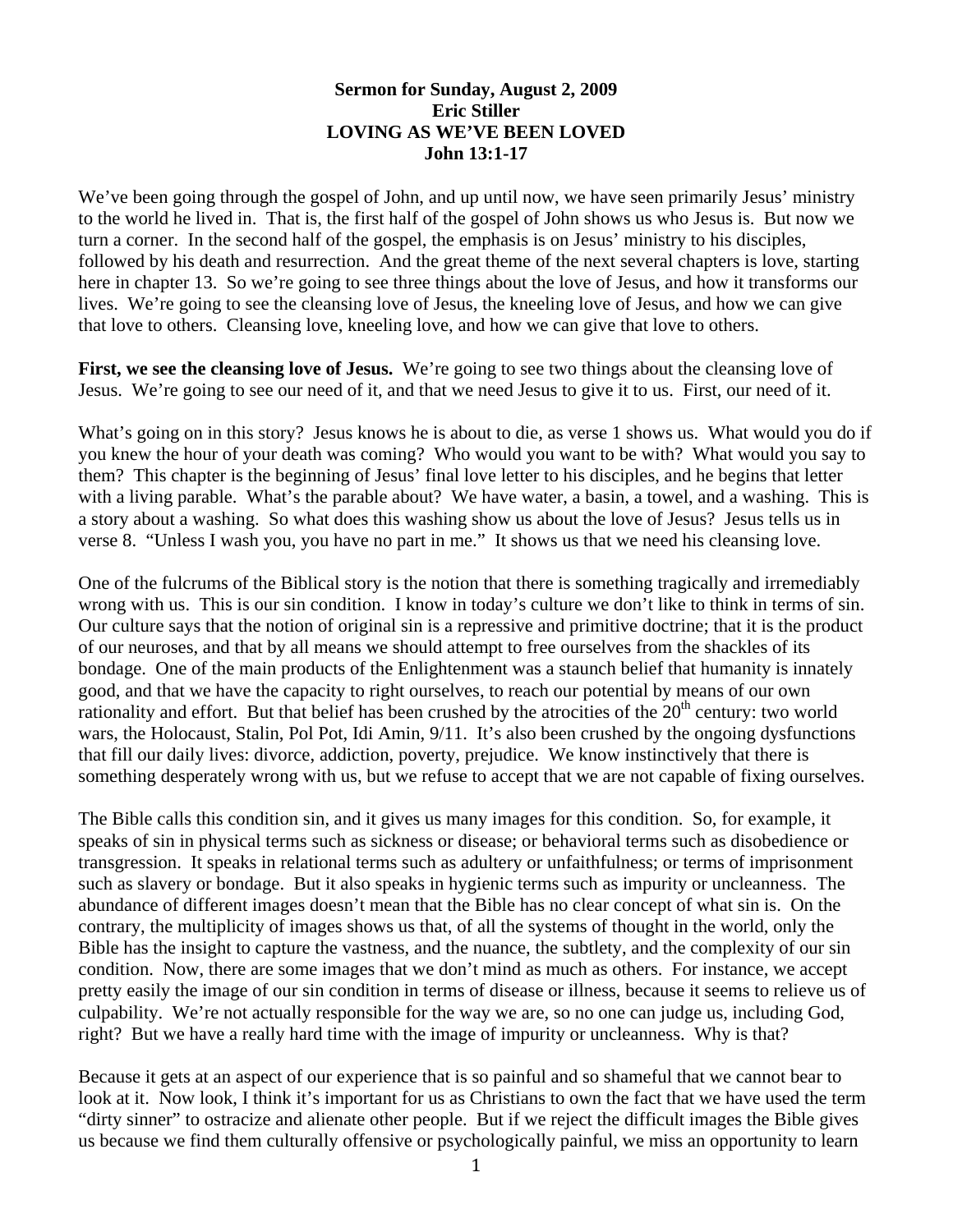something truly valuable. If we accept only the things about the Bible that we agree with or like, and reject the things we disagree with, we cheat ourselves out of the blessing that comes from doing the hard work it takes to understand what the Bible is telling us. C.S. Lewis put it like this, "*Where we find a difficulty we may always expect that a discovery awaits us. Where there is cover we hope for game… Ten to one, it's in that cover the fox is lurking."* We mustn't ignore the difficult teachings in the Bible. It is precisely because they are difficult that we must wrestle with them, because they have the power to teach us something really valuable. Look, do you want a God that actually has something to say to you, that has the power to speak into your life and truly change it, or do you want a stepford god? Because we you want a real God, then we have to pay attention to the images he gives us. And what this image is telling us is that we have an innate sense that we are impure, unclean. We feel dirty.

One of the most poignant examples of this is in the film "The Days of Wine and Roses". It tells the story of a couple named Joe and Kirsten who become engulfed in alcoholism. By the end of the film, Joe has managed to finally get sober. But Kirsten has left their home and little girl to continue drinking. In the last scene, Kirsten knocks on Joe's door and comes in to talk to him, to plead with him to let her come home, but Joe tells her the only way that can happen is if she gets sober. In a heartbreaking moment, Kirsten says to Joe,

"The world looks so dirty to me when I'm not drinking. Joe, remember Fisherman's Wharf, the water when you look too close? How dirty it is? That's the way the world looks to me when I'm not drinking... I want things to look prettier than they are… I need to be loved. I get so lonely from not being loved I can't stand it." And then she looks out the window at the city and says, "I can't get over how dirty everything looks."

Some of you know my own story. Many of you don't, but may I share with you that I was an alcoholic and drug addict for many years? And I can tell you from personal experience that these words, "I can't get over how dirty everything looks", are not a reflection of the world. They are a reflection of our souls. We are racked with guilt and shame and pain and hurts, but the problem is this stuff is buried so deep within us that we are often not even conscious of it. It often doesn't show up in our daily existence. What *does* show, however, are the ways we attempt to deal with this unresolved shame and guilt.

Blaise Pascal is famous for talking about the God-shaped hole that is in every human heart. Each one of us has a hole in our hearts that only God can fill. Our problem, our sin, is that we spend our lives trying to fill that hole with *anything* other than God. And if you take that thing away, whatever it is, be it alcohol, food, sex, Facebook, our spouses or our hope for a spouse, or our career, or exercise, or even religion, whatever it is, if you take it away, it doesn't create a hole. It *reveals* the one that's already there.

So one of the primary things this passage teaches us is that we are dirty. We need to be washed. We need to be cleansed. But we can't do it ourselves. **Not only do we need to be cleansed, but we need Jesus to do it.**

Look, if food or sex or work or whatever you use could fill that hole, could cleanse your heart, don't you think it would have done so by now? Why do you keep going back to it? And why does the pain keep getting worse, not better? Our self-cleansing projects don't work.

When I got sober, eventually I realized that the drinking, the drugs, everything I did to help me feel better about myself, all of this was an outside fix to an inside problem. But that's the way we try to cleanse ourselves. We have all these self-cleansing projects, but they just don't work. We see that in our passage. I mean, if simply getting some water on the skin were enough, then Judas would have been saved, right? But Jesus washes his feet too, and then says that Judas isn't clean. Why? Because Judas did not truly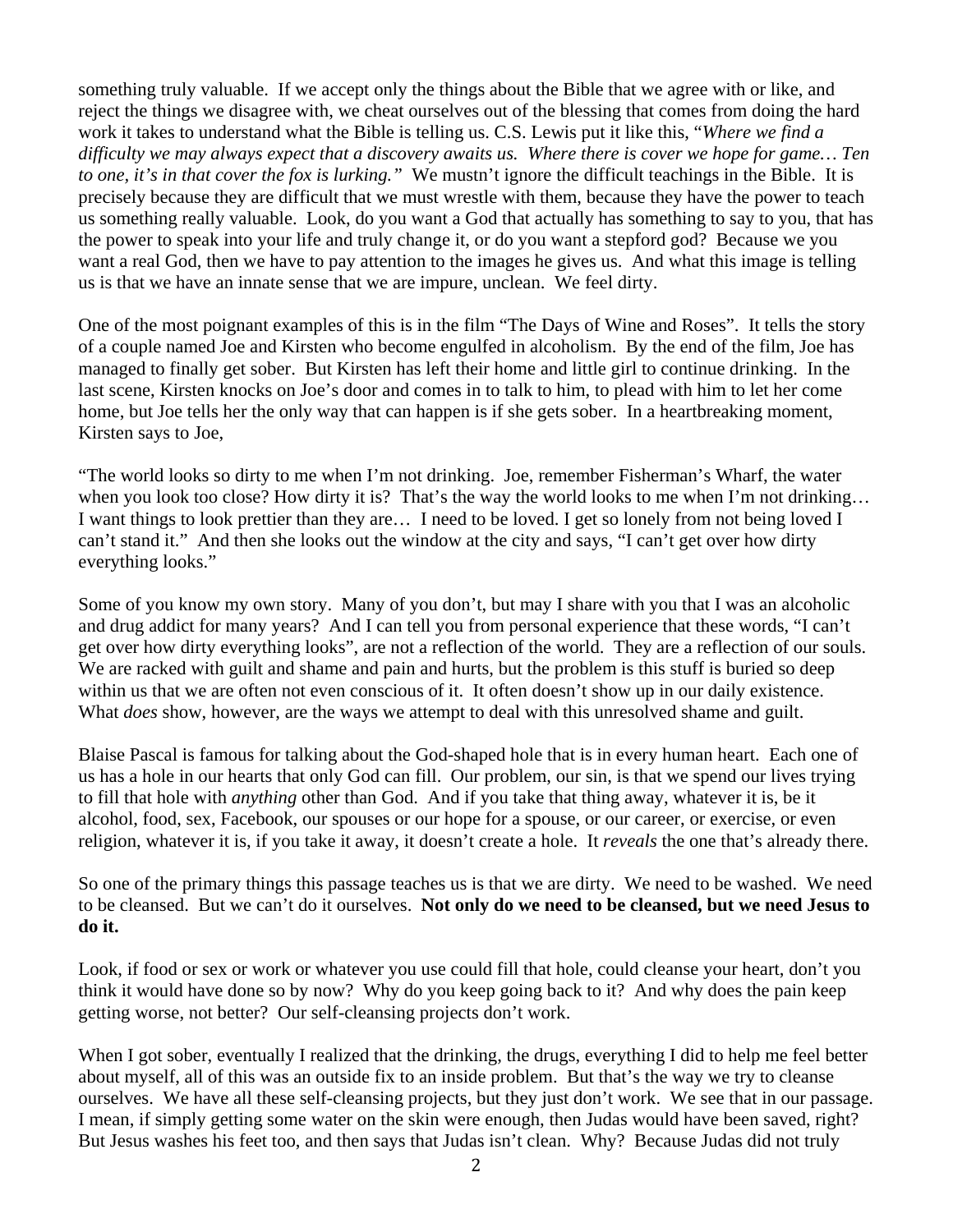receive the cleansing love of Jesus. No mere ritual, no rite, can ever cleanse us, and that's why we need Jesus to do it for us.

And right there, we see the difference between Christianity and every other religion. Every religion operates on the principle that if we obey God, then he will bless us. But Christianity, the gospel, tells us that God blesses us and saves us through Jesus Christ, and therefore we can obey him and live for him. Do you see that? Religion is an outside fix to an inside problem. But the gospel gets into the heart, and changes your life from the inside out.

Do you remember in Macbeth, how Lady Macbeth sees blood on her hands, and she can't get it out, and she says, "Out, damned spot"? She can't cleanse herself. Simply getting some water on her skin won't do it. And professional help doesn't work either. When her husband, Macbeth, tries to get the doctor to give some relief to her, he says,

"Canst thou not with some sweet oblivious antidote Cleanse the bosom of that perilous stuff Which weighs upon the heart?"

What perilous stuff is weighing upon *your* heart? And what self-cleansing projects are you using to deal with it? What is your "sweet oblivious antidote"? The only one who can cleanse your heart is Jesus. You see here in our story, when he gets to Peter, Peter says, "Lord, are you going to wash my feet?" And Jesus says "Unless I wash you, you have no part with me." Unless *Jesus* washes you, you can't get the cleansing you need.

## **So, we see that we need cleansing, and that we need Jesus to do it. But what kind of implications does that have for our lives? If we have received the cleansing love of Jesus, how will that manifest itself in our lives?**

Joe Novenson, a wonderful, dear, godly man, pastor and preacher, Joe puts it like this:

Go for the dirt. What does that mean?

How do you feel when you see someone you love killing him or herself? How do you feel if you see your spouse, or your child, or your best friend, ruining their life? You're angry. But why are you angry? Because you love them. The trick is holding on to the love, and not letting the anger drive us away, not letting the anger and the betrayal we feel make us say, "You're dirty, get away from me," or "I'm getting away from you."

Please don't misunderstand me. There are situations in life where, if someone you love is hurting themselves, sometimes the most loving thing we can do is let them go. Or there are situations where you may actually be in danger from that person, and you need to protect yourself and get away from them. That takes a lot of wisdom, and if you need to do that, please talk to other wise Godly people and get good help.

But for the rest of us: are there people in your life who are less than lovely? Are there people in your life who are dirty? Are there people whom loving just takes a lot of effort and a lot of time? Are there people in your life who are just plain inconvenient? Go for the dirt. Hold on to them. Hang in there with them. There may be people in your life who have been betrayed and left for dead by everyone they've every known, and you may be the first person to ever say, I'm not going anywhere. I'm staying right here with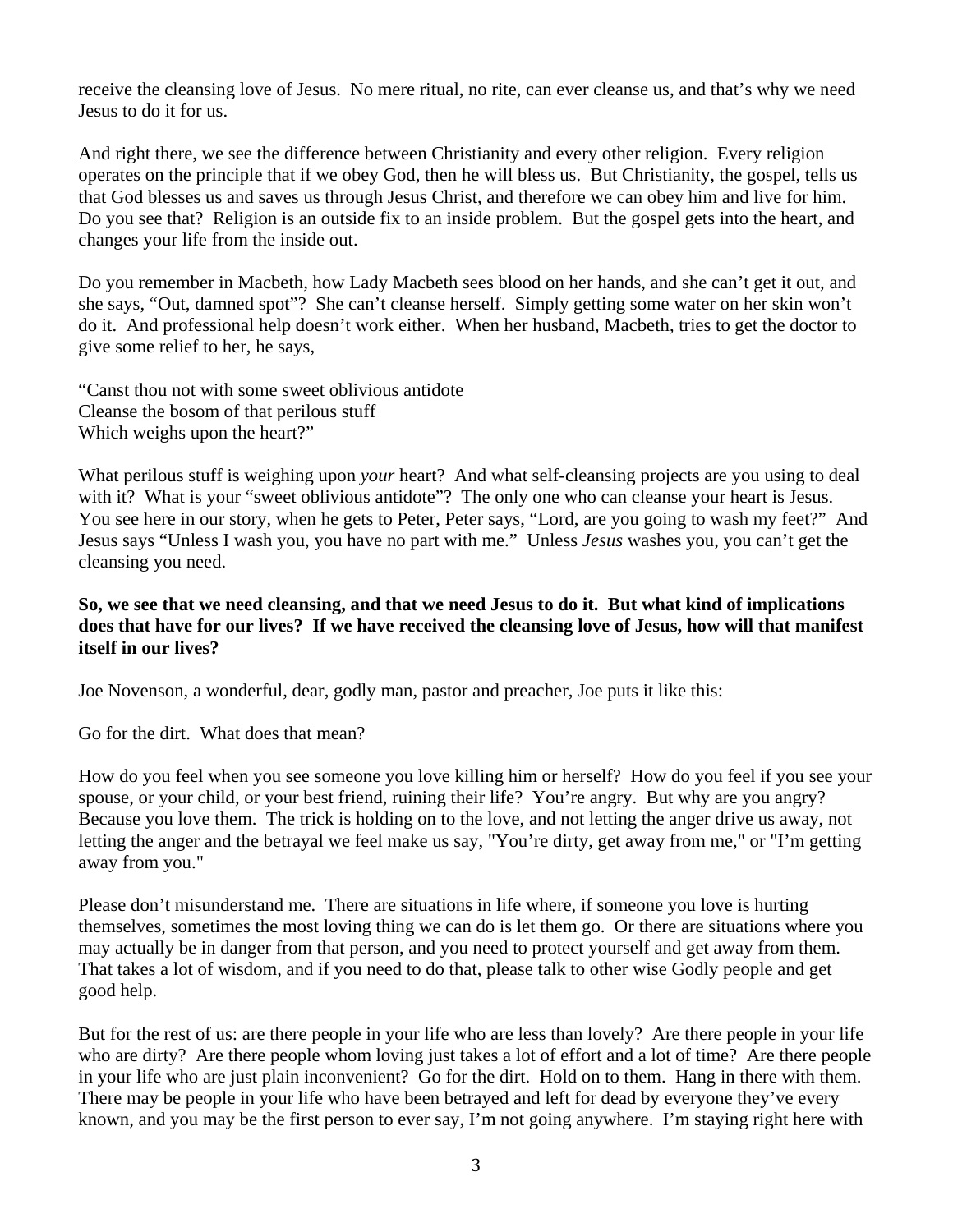you. Listen, you cannot save them. Only Jesus can do that. But Jesus does call us to go for the dirt, to be agents of his cleansing love in the lives of those around us. So first, we see the cleansing love of Jesus.

## **But secondly, we see the kneeling love of Jesus.**

If Jesus' cleansing love shows us the extent of our sin, then his kneeling love shows us the extent to which he is willing to go to cleanse us. But we have a huge problem with that. What is it? We don't want Jesus to get on his knees.

We saw earlier that this story is about a washing. But it's not just any washing, is it? What kind of washing is it? It's a *foot* washing. Now, what do you have to do in order to wash someone's feet? You have to get down on your knees. Jesus has to kneel in order to cleanse us. And as if seeing that we need to be cleansed wasn't already bad enough, this is just over the top. What do I mean?

How would we prefer for God to save us? Wouldn't we rather have God do some great act? Perhaps a thunder bolt, or a flash of lightning, or an earthquake, and free us from our sin? Something dramatic? Something awe-inspiring? At least that way, the focus is on God and his greatness. Why would we rather that? Because it takes the focus off of our shame and neediness. But Jesus won't allow this. He will not allow us to get out from looking at the true extent of our sin. Why? Because he doesn't want us to miss seeing the true extent to which he will go in order to save us. He doesn't want us to miss the blessing of seeing just how far he is willing to go in order to call us "his own".

So instead of doing something great and powerful, what does Jesus do? Something ordinary; something sordid; something degrading. He gets on his knees like a slave and he washes their feet.

We hate this. It's bad enough to see that we need cleansing, but are we really this bad? Has it really come to this? And Jesus is saying, "Yes, you really are this bad. It really *has* come to this."

Why does this bother us so much? Why are we like Peter, who said, "Lord, you will never wash my feet"? Because we are so ashamed. We are so weighed down with the shame of not being sufficient, not being enough, not being as important or talented or beautiful as we think all the other people around us are. The irony is we only think they are because they are doing the same self-cleansing projects we are doing. The irony is, all the people we compare ourselves with are just as ashamed, just as weighed down, just as lost in self-justification as we are. We don't want to be needy and ashamed. And so we protect and cloak ourselves with pride.

I mentioned a bit ago that I was an alcoholic and drug addict for many years. Now, the thing about drug addicts is, we're no more lost or broken than anyone else, it's just more in your face with us. You know, it's all right out there in the open. There's no hiding that kind of lostness.

And yet, I spent years denying that I needed help. When everyone around me, my parents, my friends, my peers told me that I needed help, that I was killing myself, and that the only way I would survive was to get some help, my only response was "Leave me alone. I don't need anyone's help. Don't tell me what I need, where to go, what to do. I will determine who I am, where I go, and what I do."

The reason it took me so long to get sober was because I was so ashamed of needing help. I would not admit that I was not capable of saving myself, of cleansing myself. Yes, I knew I was an addict. Yes, I knew that it was destroying my life, and that I would die if I didn't stop, but there was no way I was going to admit that I couldn't save myself. And I truly believe that it was an act of God's mercy that the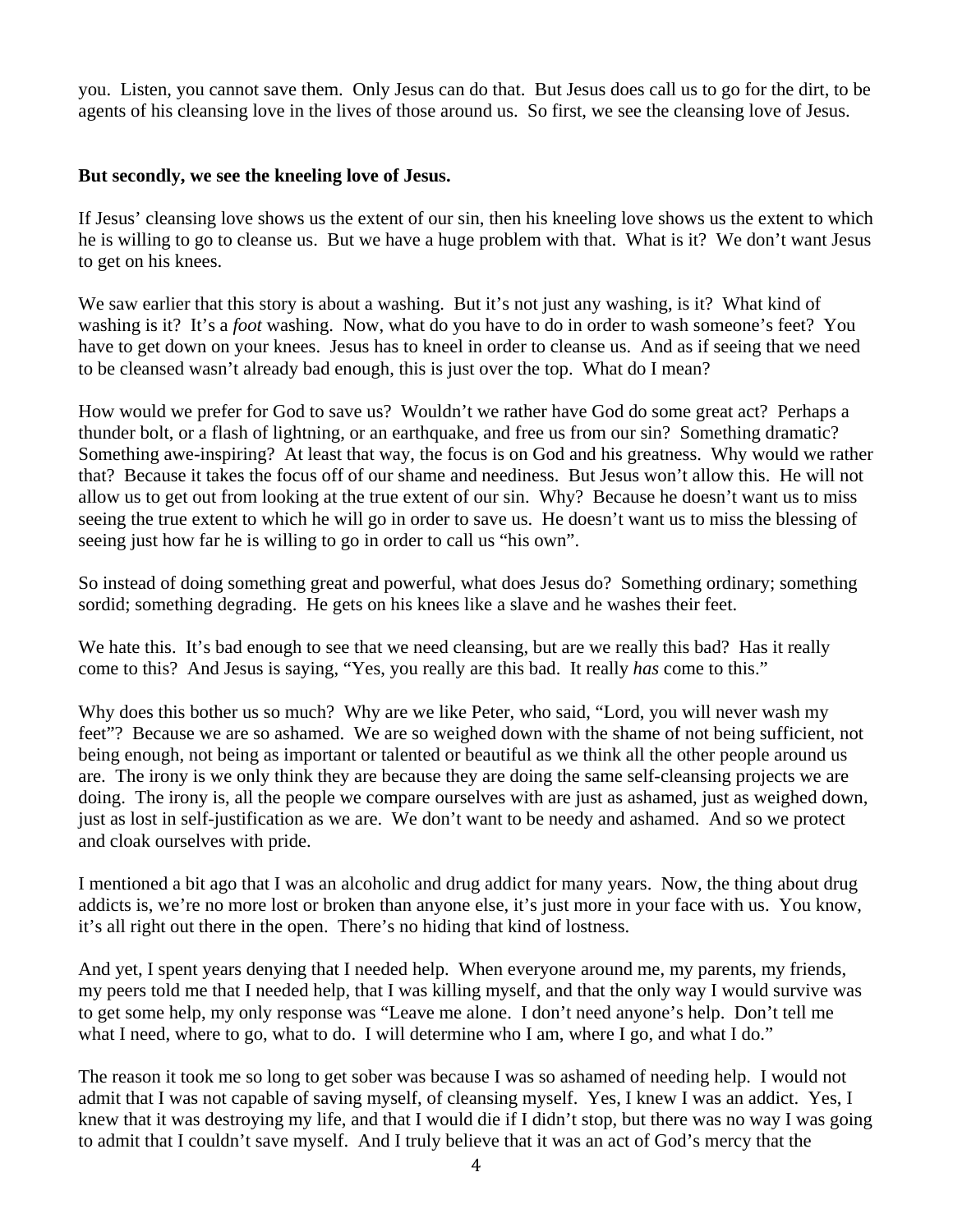consequences of my life became so great that I was forced to my knees asking for help, because I never would have got down on my knees of my own accord. I was so proud.

About a year into my sobriety, I was reading a book by a Trappist monk named Thomas Merton. You know that God-shaped hole I was talking about earlier? Well, I'll tell you, there was a canyon in my heart, but God stepped into it in a powerful way, and that first year of my sobriety was really a year of searching for God, chasing God, trying to find out who is was, and how to get closer to him. I can't remember if I had become a Christian by this point, but I was reading this book, and then I got to this page:

Merton writes, "Despair is the absolute extreme of self-love. It is reached when a man deliberately turns his back on all help from anyone else in order to taste the rotten luxury of knowing himself to be lost.

 In every man there is hidden some root of despair because in every man there is pride that vegetates and springs weeds and rank flowers of self-pity as soon as our own resources fail us. But because our own resources inevitably fail us, we are all more or less subject to discouragement and to despair.

 Despair is the ultimate development of a pride so great and so stiff-necked that it selects the absolute misery of damnation rather than accept happiness from the hands of God and thereby acknowledge that He is above us and that we are not capable of fulfilling our destiny by ourselves."

And you know, when I read that, all I could say was, Whew! That is *me*. That is my story. And as I've thought about this over the years, I've kind of boiled it down to this. I would rather be miserable on my own terms than happy on anyone else's. That is the essence of it. I'm so proud. I would rather die than admit, than confess, that I am in desperate need, and that I am desperately ashamed of it.

I know there are many of you here today who have recognized this in your life, probably years ago, and you have dealt with it, and you do trust Christ and acknowledge your need of him. But if you're sitting here this morning and this doesn't describe you, then I would just ask you to give it some time. Keep living in this world. Because this world has a way of bringing our self-cleansing projects crashing down on our heads. And unless you are blinded by denial, there will come a day in your life when you will need to face the prospect of either abandoning your self-justification and self-cleansing, or sinking further into it. You will reach a day when you must either accept the love of a savior or die in despair. And that could be the most beautiful or the most tragic moment in your life. The moment when you see Jesus at your feet, and you ask him, Lord, are you really willing to do that for me? And he says, "Yes, my child, I am willing to do even this for you."

So what does this kneeling love look like in our lives? How does it manifest itself in our relationships with others? If we may extend the metaphor we began earlier, not only do we need to go for the dirt, we need to go for the feet.

But there's just a little problem with that. We're just like the disciples. In Luke chapter 22, we get a little more background information about what was going on with the disciples at this meal. We're told that during the last supper, "a dispute arose among the disciples, as to which of them was to be regarded as the greatest." And Jesus said to them, the greatest among you should be like the youngest, and the one who rules like the one who serves. For who is the greater, the one who is at the table or the one who serves? Is it not the one who is at the table? But I am among you as one who serves."

None of the disciples were willing to offer kneeling love to the other. After three years with Jesus, on the night of his greatest agony, what do they do? They start arguing amongst themselves about who is the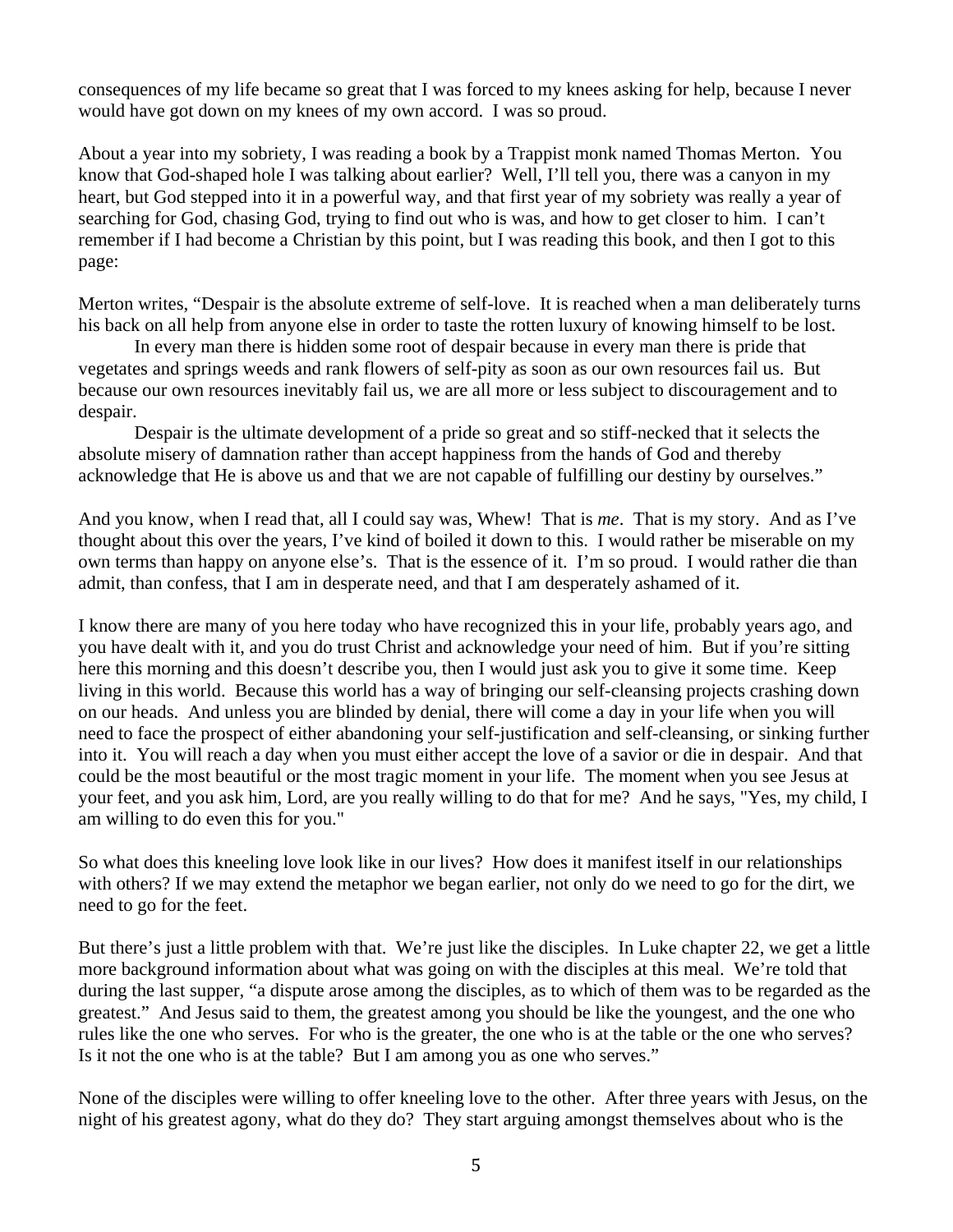greatest. And so what does Jesus do? He tells them how he wants them to love one another, and then, in order to really get his point across, he *shows* them. He washes their feet. And then he says,

"Do you understand what I have done for you? I have set you an example that you should do as I have done for you. I tell you the truth, no servant is greater than his master, nor is a messenger greater than the one who sent him. Now that you know these things, you will be blessed if you do them."

Oh, but we'll serve won't we? We'll do all kinds of sacrificial acts, all manner of wonderfully self-giving deeds. We're willing to do the great acts. We want people to know how magnanimous we are.

An article I read as I researched this sermon says this:

"Madonna will help save Africa by attending the opening of the planet's largest Gucci store. The party she's hosting is expected to raise approximately \$2 million for children who will never get to visit even the planet's smallest Gucci store. Paris Hilton is planning to go on a fact-finding mission to Rwanda, just as soon as she completes her fact-finding mission to determine where Rwanda is. Everywhere you look, celebrities are staring from billboards and bus shelters with sultry benevolence, imploring us to buy globally engaged T-shirts and humanitarian cell phones."

This is what Wall Street Journal columnist Robert Frank calls "philanthrotainment". Frank writes: While I fully support the idea of making charity more popular, I'm uneasy about turning it into prime-time entertainment. Too much of today's charity is about gratifying the giver, rather than helping the needy. People don't just want to give; they want to be *seen* giving.

The test of whether we've received Jesus' kneeling love is not whether we're willing to do heroic acts, but whether we'll do ordinary acts. Sordid, degrading, mundane acts.

Jesus doesn't give us a behavior to emulate. He gives us a posture to adopt. Just as we saw that cleansing is not about pouring water on the skin, but bringing healing to the heart, so we see here that serving is not a behavior, but a posture. In effect Jesus is saying, "If I, the one who possesses all glory, power and greatness, must become weak and lowly in order to save you, you who are truly weak and lowly, must assume the same posture in order to truly become great."

Are you willing to do the most ordinary, humble, insignificant things for your brothers and sisters? Go for the feet. Beyond that, are you willing to kneel even for your enemies? Go for the feet. Because that's what Jesus did when he washed Judas' feet.

And do you ever feel like there is something out there ahead of you, God's true will for your life, some great task that for which he is preparing you, and that all the little petty mundane things that fill your life today are merely a prelude to that? Brothers and sisters, there may be. But I am here to tell you today that you will never find more glory and significance in your life than are already present in the ordinary drudgeries you face every day. Jesus transformed the most ordinary things into glorious things. Look what he did with a towel and some water. What ordinary things are filling your life today? God is waiting for you in every diaper you change and dish you wash, in every book report, sales report, in every interview and application, in every phone call, business call, at staff meetings and stoplights, in grocery stores, malls and coffee shops, in every face that passes you on the street and every hand you hold, God is waiting for you, and when you understand that you will know that the longest journey you will ever take is the distance required for your knees to fall to the ground.